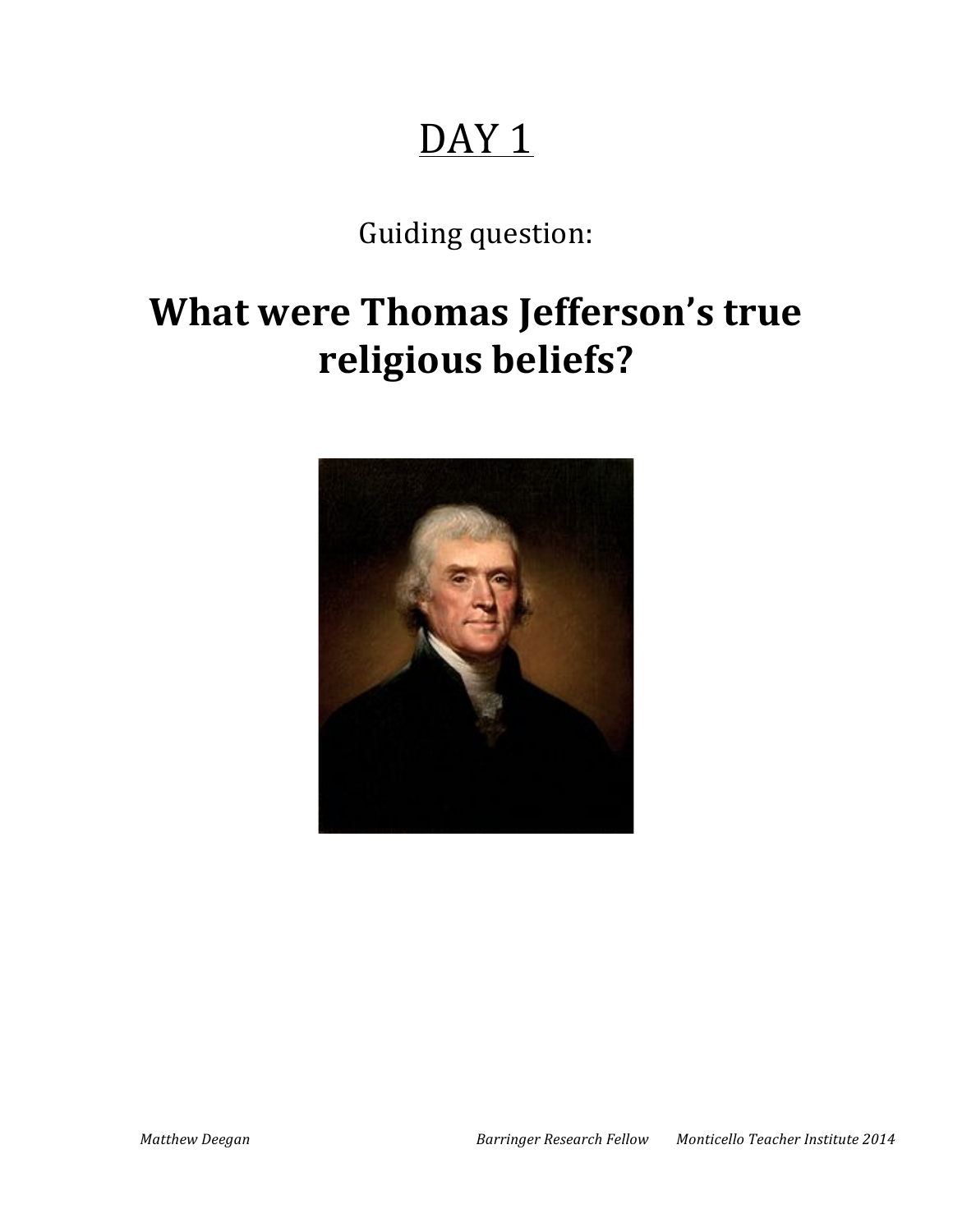Date:

## **INTRODUCTION HANDOUT: Jefferson's advice on studying religion**

### **BACKGROUND:%**

From his Paris residence, Thomas Jefferson wrote a letter to his 17-year-old nephew, Peter Carr, on August 10, 1787. In the letter, Jefferson advises Peter on how to receive a well-rounded education. In one part of his correspondence, Jefferson recommends how to study religion.

### **DIRECTIONS:**

Read the excerpt below. Then, write your answer to the questions that follow.

### "*Dear Peter,*

*…* 

*Religion. Your reason is now mature enough to examine this object. In the first place, divest yourself of all bias in favor of novelty and singularity of opinion. Indulge them in any other subject rather than that of religion. It is too important, and the consequences of error may be too serious. On the other hand, shake off all the fears and servile prejudices, under which weak minds are servilely crouched. Fix reason firmly in her seat, and call to her tribunal every fact, every opinion. Question with boldness even the existence of a God; because, if there be one, he must more approve of the homage of reason, than that of blindfolded fear.*"

*;From'letter'written'by'Thomas'Jefferson'to'Peter'Carr,'August'10,'1787*

Source: http://www.let.rug.nl/usa/presidents/thomas-jefferson/letters-of-thomasjefferson/jefl61.php

- 1) Jefferson wrote: "Divest yourself of all bias in favor of novelty and singularity of opinion." Put this in your own words. What is he asking Peter to do?
- 2) Jefferson also wrote: "Fix reason firmly in her seat, and call to her tribunal every fact, every opinion." Put this in your own words. What is he asking Peter to do?
- 3) Based on your reading of this excerpt, do you think Jefferson believed there was a god? Use at least two sentences to explain your opinion.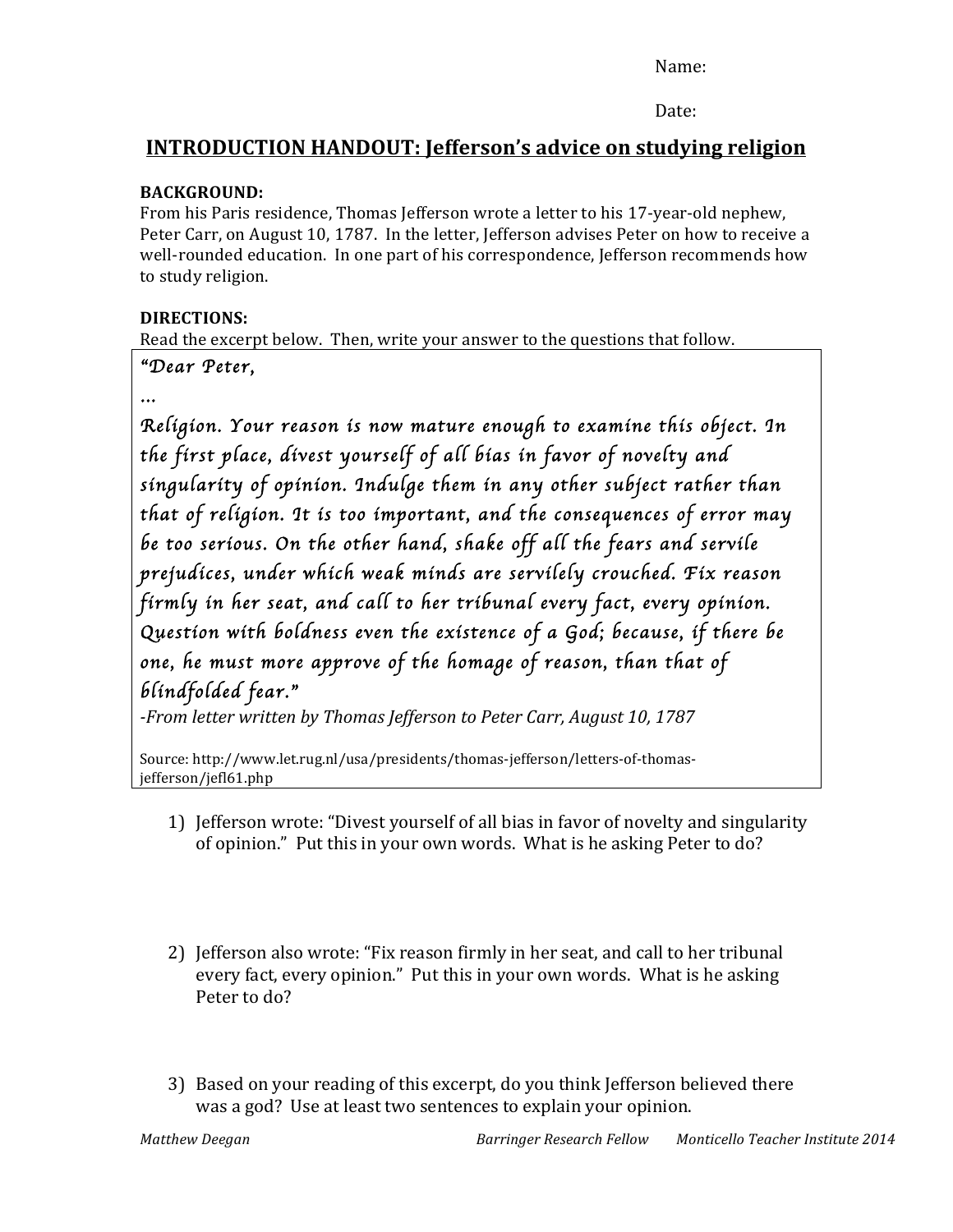# **JEFFERSON'S BELIEFS: USING SOURCES**

### **BACKGROUND:**

What should a person have to do to become a member of a religion? Does one have to follow all of the religion's traditions and accept all of that religion's beliefs? And if they don't, can they still call themselves a member? These questions need to be asked when examining the religious beliefs of Thomas Jefferson. Before, during, and after Jefferson's time, the common law of England – which was used by some communities and governments in America – made it a crime to deny any piece of orthodox Christianity. Jefferson was one such denier; he did not believe that Jesus performed the miracles described in the Bible, for example. Jefferson thought they were fables. And because of that, he received, and still does receive, criticism.

### **What did Jefferson truly believe? Was he a Christian? Was he an atheist?**

Using an introductory video clip, primary, and secondary sources, you and your partner will create a historical argument and answer for yourself these questions.

## **INTRODUCTORY VIDEO: "Jefferson's Secret Bible"**

*Video'source:* http://www.smithsonianchannel.com/sc/web/show/140747/jeffersons-secretbible#a-brief-history-of-the-jefferson-bible

*DIRECTIONS:'As'you'watch,'form'an'answer'to'the'questions below.''After'the'clip'is' finished,'you'will'turn'to'your'partner'and'share'your'answers.''Then,'you'will'share'* with the entire class.

What inspired Jefferson to create his own text called *The Life* and Morals of Jesus of Nazareth? According to him, what was wrong with the Bible?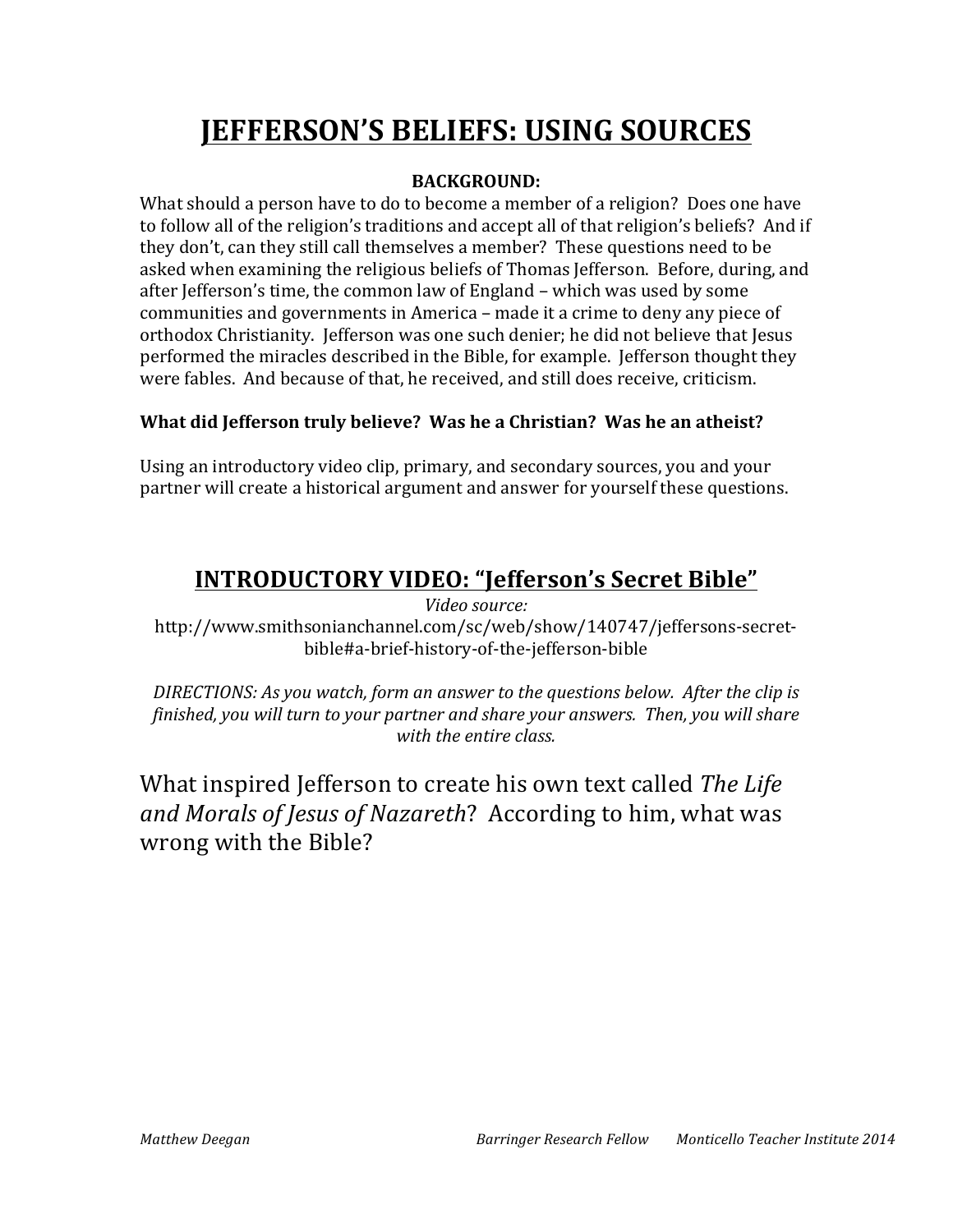DIRECTIONS: You and your partner will read through each source and answer the analysis questions that follow. You will then use your answers to write an argument that answers: What did Jefferson believe? Was he a Christian? Was he an atheist?

#### **SOURCE 1**

"I too have made a wee little book, from the same materials, which I call the Philosophy of Jesus. it is a paradigma of his doctrines, made by cutting the texts out of the book, and arranging them on the pages of a blank book, in a certain order of time or subject, a more beautiful or precious morsel of ethics I have never seen. it is a document in proof that I am a real Christian, that is to say, a disciple of the doctrines of Jesus, very different from the Platonists, who call me infidel, and themselves Christians and preachers of the gospel, while they draw all their characteristic dogmas from what it's Author never said nor saw, they have compounded from the heathen mysteries a system beyond the comprehension of  $man...$ "

-Excerpt from letter written by Thomas Jefferson to Charles Thomson, Jan. 9, 1816

Source: http://www.monticello.org/site/research-and-collections/jeffersons-religious-beliefs

Analysis questions. Write your answers in complete sentences below.

According to the excerpt, what did Jefferson make?

Can you call yourself a member of a religion if you pick and chose what to believe from that religion?

#### **SOURCE 2**

"...the subject of religion, a subject on which I have ever been most scrupulously reserved. I have considered it as a matter between every man and his maker, in which no other, & far less the public, had a right to intermeddle."

-Excerpt from letter written by Thomas Jefferson to Richard Rush, May 31, 1813

Source: http://www.monticello.org/site/research-and-collections/jeffersons-religious-beliefs

Analysis questions. Write your answers in complete sentences below.

What is Jefferson saying about the role of religion in the public square?

Based on this excerpt, are Jefferson's views of religion more like those of Martin Luther or Elizabeth I? Explain your reasoning.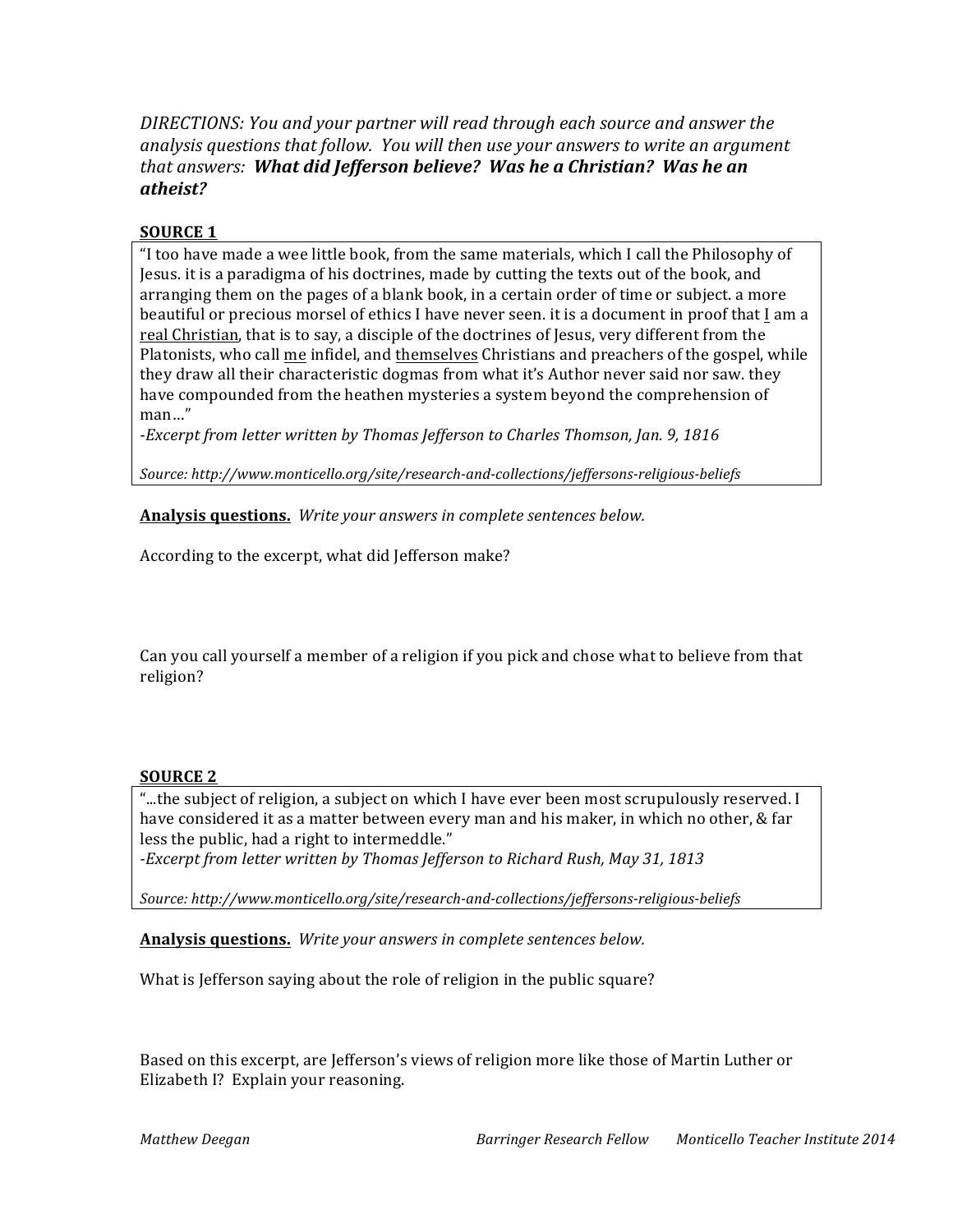### **SOURCE 3**

"No one sees with greater pleasure than myself the progress of reason in it's advances towards rational Christianity. When we shall have done away the incomprehensible jargon of the Trinitarian arithmetic, that three are one, and one is three; when we shall have knocked down the artificial scaffolding, reared to mask from view the simple structure of Jesus, when, in short, we shall have unlearned every thing which has been taught since his day, and got back to the pure and simple doctrines he inculcated, we shall then be truly and worthily his disciples: and my opinion is that if nothing had ever been added to what flowed purely from his lips, the whole world would at this day have been Christian.

-Excerpt from letter by Thomas Jefferson to Timothy Pickering, Feb. 27, 1821

Source: http://www.monticello.org/site/research-and-collections/jeffersons-religious-beliefs

Analysis questions. Write your answers in complete sentences below.

Jefferson writes about a "rational Christianity." What does he mean by that? Can you ever make a religion 100% rational?

Jefferson writes: "If nothing had ever been added to what flowed purely from his lips, the whole world would at this day have been Christian." Whose lips is he talking about? Who are the people who made these additions?

Based on this excerpt, do you think Jefferson believes in a god?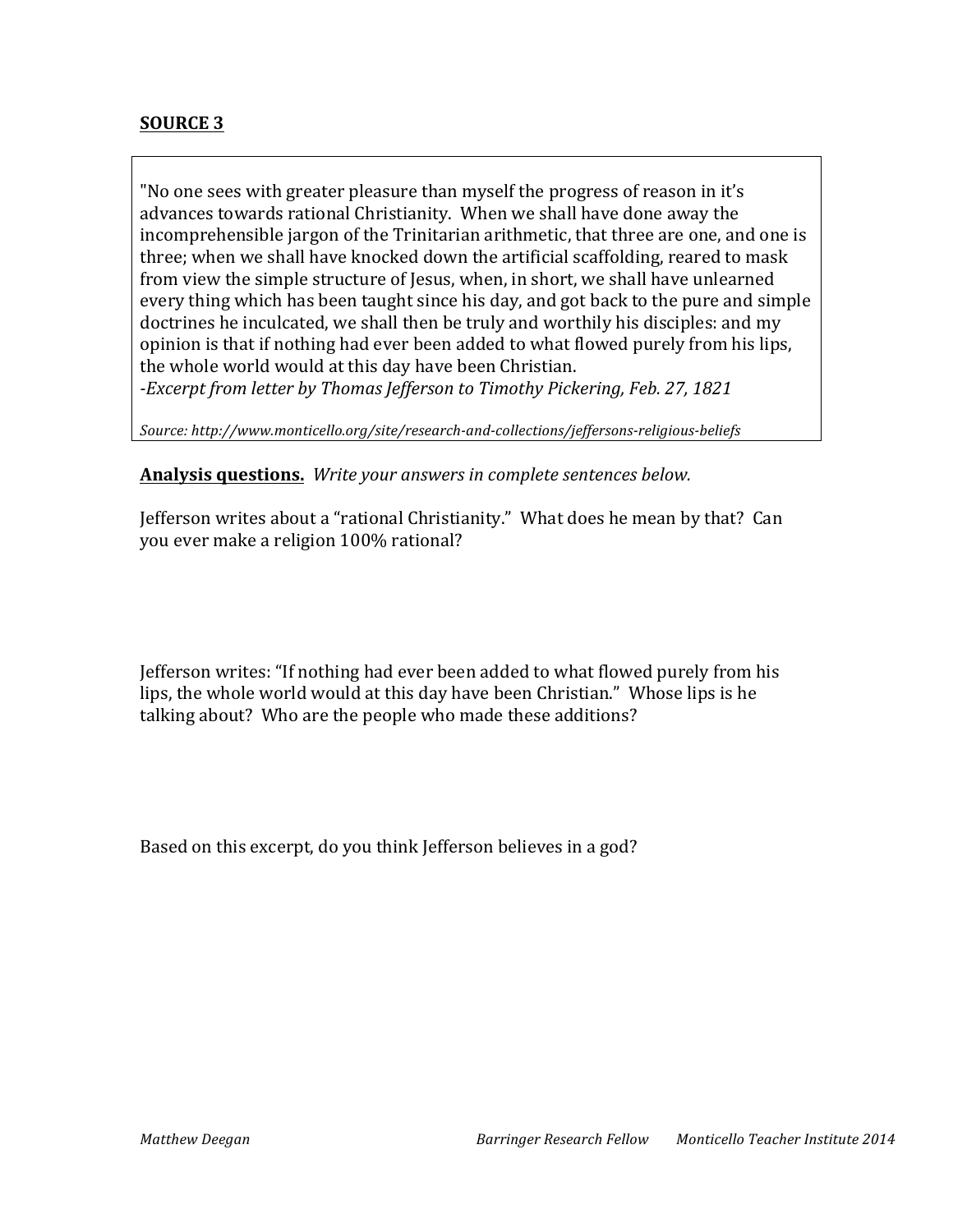### **SOURCE 4**

"It is one of the minor ironies of history that such slanders should have been so generally and so long believed about the man whose knowledge of and admiration for the teachings of Jesus have never been equaled by any other President." *;Henry'Wilder'Foote,'historian,'*

Source: Foote, Henry Wilder. Thomas Jefferson: Champion of Religious Freedom, Advocate of Christian' *Morals.* Boston, 1947.

Is this source defending or criticizing Jefferson's views on religion and spirituality?

*Circle'one:''* **defending criticizing**

How is this source defending/criticizing Jefferson? Explain in at least 2 sentences.

#### **SOURCE 5**

"Should the infidel Jefferson be elected to the Presidency, the seal of death is that moment set on our holy religion, our churches will be prostrated, and some infamous prostitute, under the title of goddess of reason, will preside in the sanctuaries now devoted to the worship of the most High." *;New'England'Palladium newspaper,'1800*

Source: http://www.trivia-library.com/b/u-s-president-thomas-jefferson-quotes-aboutjefferson.htm

Is this source defending or criticizing Jefferson's views on religion and spirituality?

*Circle'one:''* **defending criticizing**

How is this source defending/criticizing Jefferson? Explain in at least 2 sentences.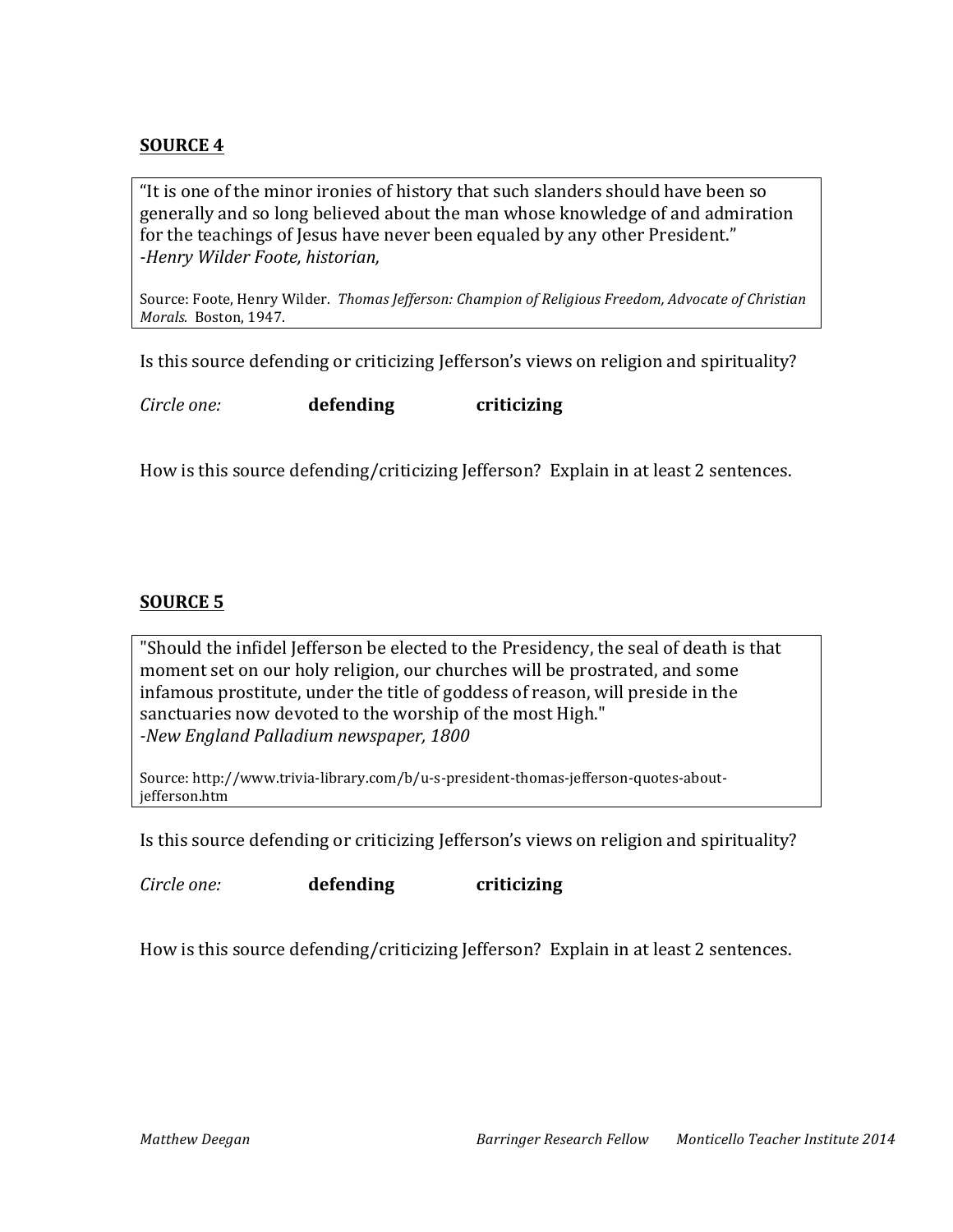### **SOURCE 6**

"...[Jefferson] separated the church and the state in the interest of both and made it possible for men to worship God according to the dictates of their conscience." *;Claude'Bowers,'historian,'1930*

Source: Bowers, Claude. Civil and Religious Liberty: Jefferson, O'Connell. Worcester, Mass., 1930

Is this source defending or criticizing Jefferson's views on religion and spirituality?

*Circle'one:''* **defending criticizing**

How is this source defending/criticizing Jefferson? Explain in at least 2 sentences.

### **SOURCE 7**

"...[Jefferson] writes aghast the truths of God's words; who makes not even a profession of Christianity; who is without Sabbaths; without the sanctuary, and without so much as a decent external respect for the faith and worship of Christians."

Source: http://millercenter.org/president/jefferson/essays/biography/3

Is this source defending or criticizing Jefferson's views on religion and spirituality?

*Circle'one:''* **defending criticizing**

How is this source defending/criticizing Jefferson? Explain in at least 2 sentences.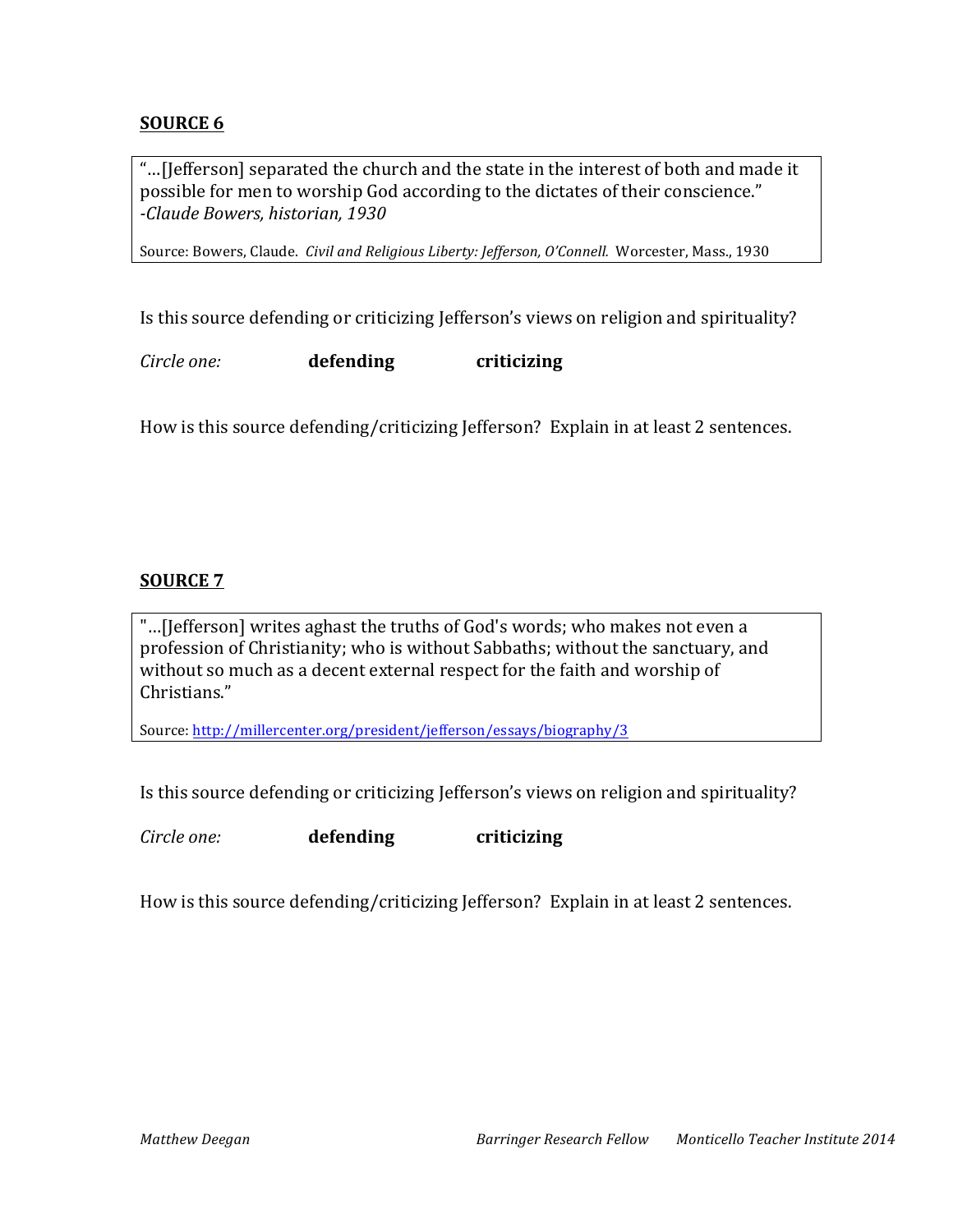## **ANALYSIS ESSAY**

DIRECTIONS: Using the answers that you and your partner created, write an analysis essay of at least 3 paragraphs that answers: What did Jefferson truly believe? Was he a Christian? Was he an atheist? Cite specific parts of the sources to build your argument.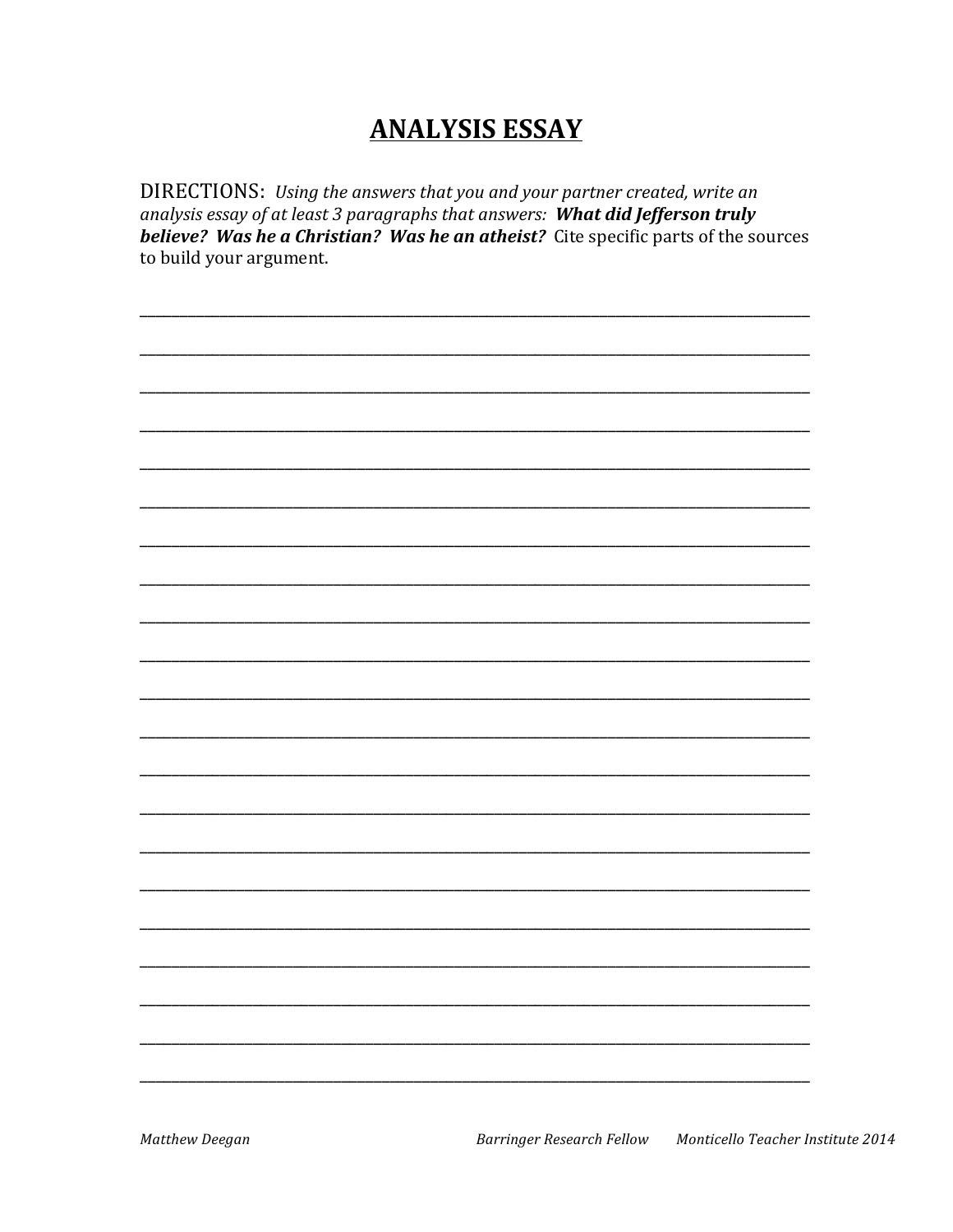# DAY<sub>2</sub>

Guiding question:

# **Should religion have a place in** politics and government?

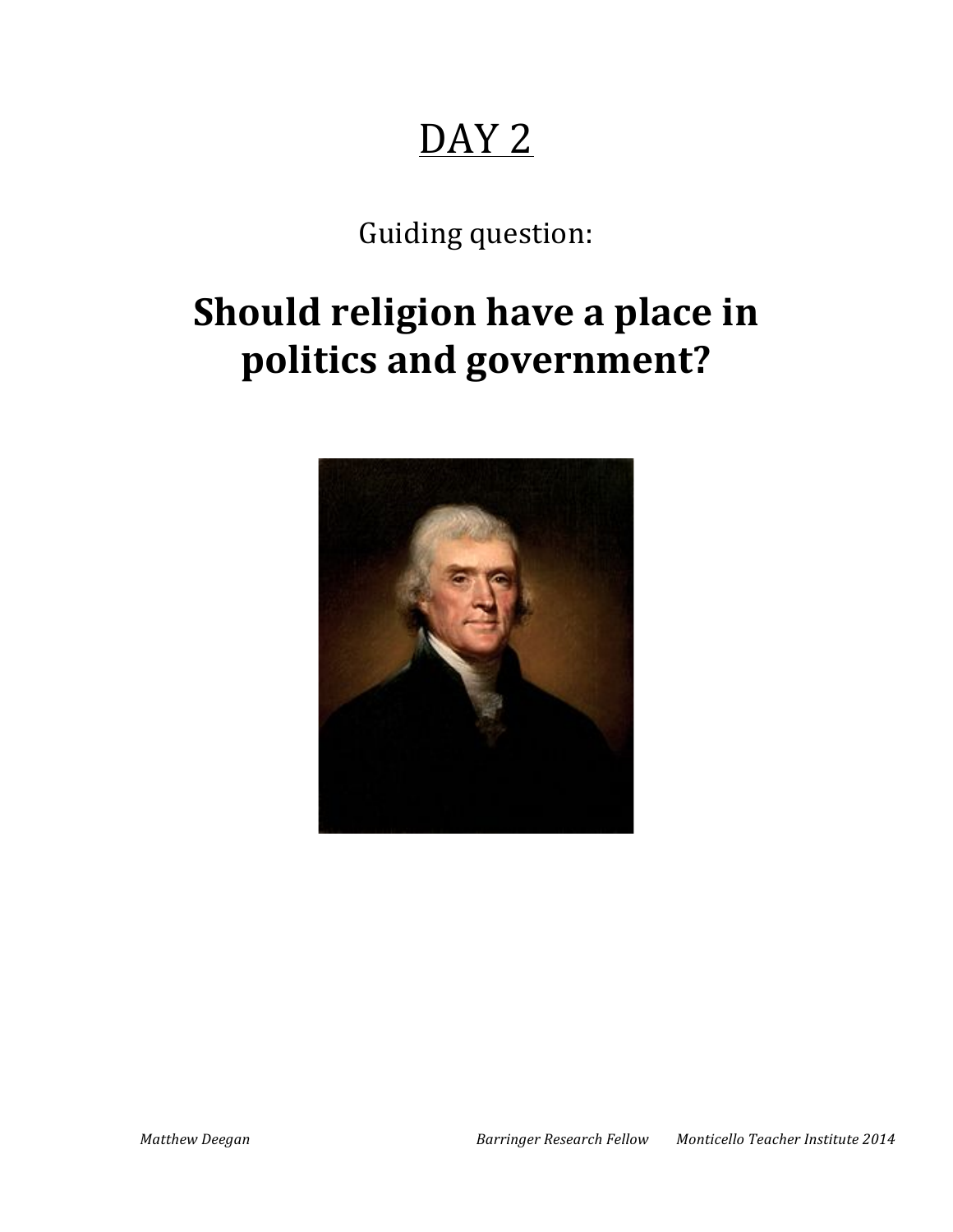Date:

# **DO-NOW – Where is this from? What does it mean?**

*DIRECTIONS:''Read'the'quote,'and'write'the'answer'to'questions'below.*

# "Congress shall make no law respecting an establishment of religion, or prohibiting the free exercise thereof..."

- 1) In what document does this quote appear?
- 2) What do you think this statement promises in America?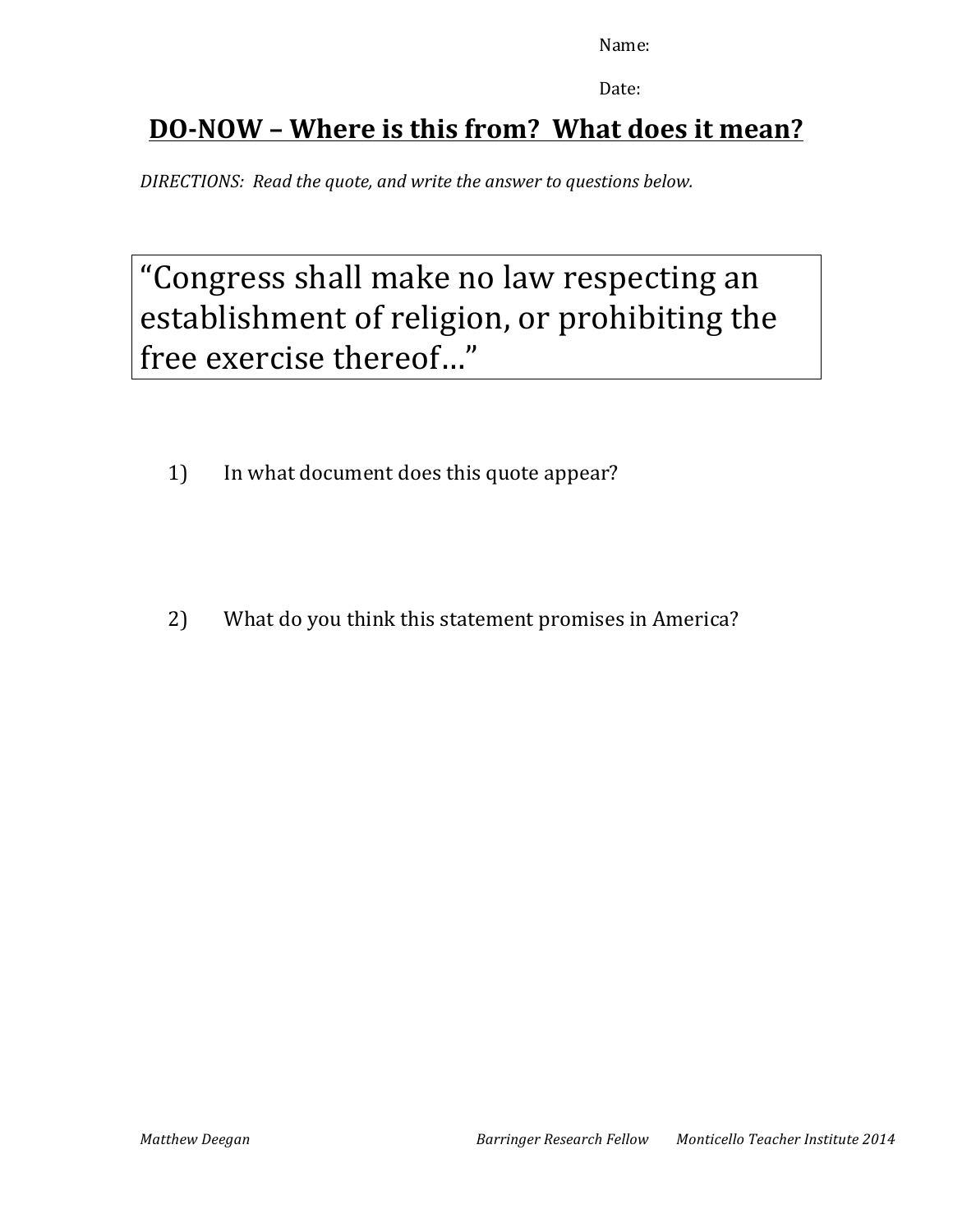### VIDEO CLIP: What is religion's role in our government?

Clip home: http://millercenter.org/debates/religion

DIRECTIONS: Watch the first 6:25 of a clip that describes a brief history of religion's role in the U.S. government, and answer the questions below.

1) How are John F. Kennedy's religious beliefs unique?

2) During political campaigns, do you think journalists should ask candidates what their favorite Bible verses are? Explain your opinion in at least 2 sentences.

3) How has religion's role in our government changed since 1776?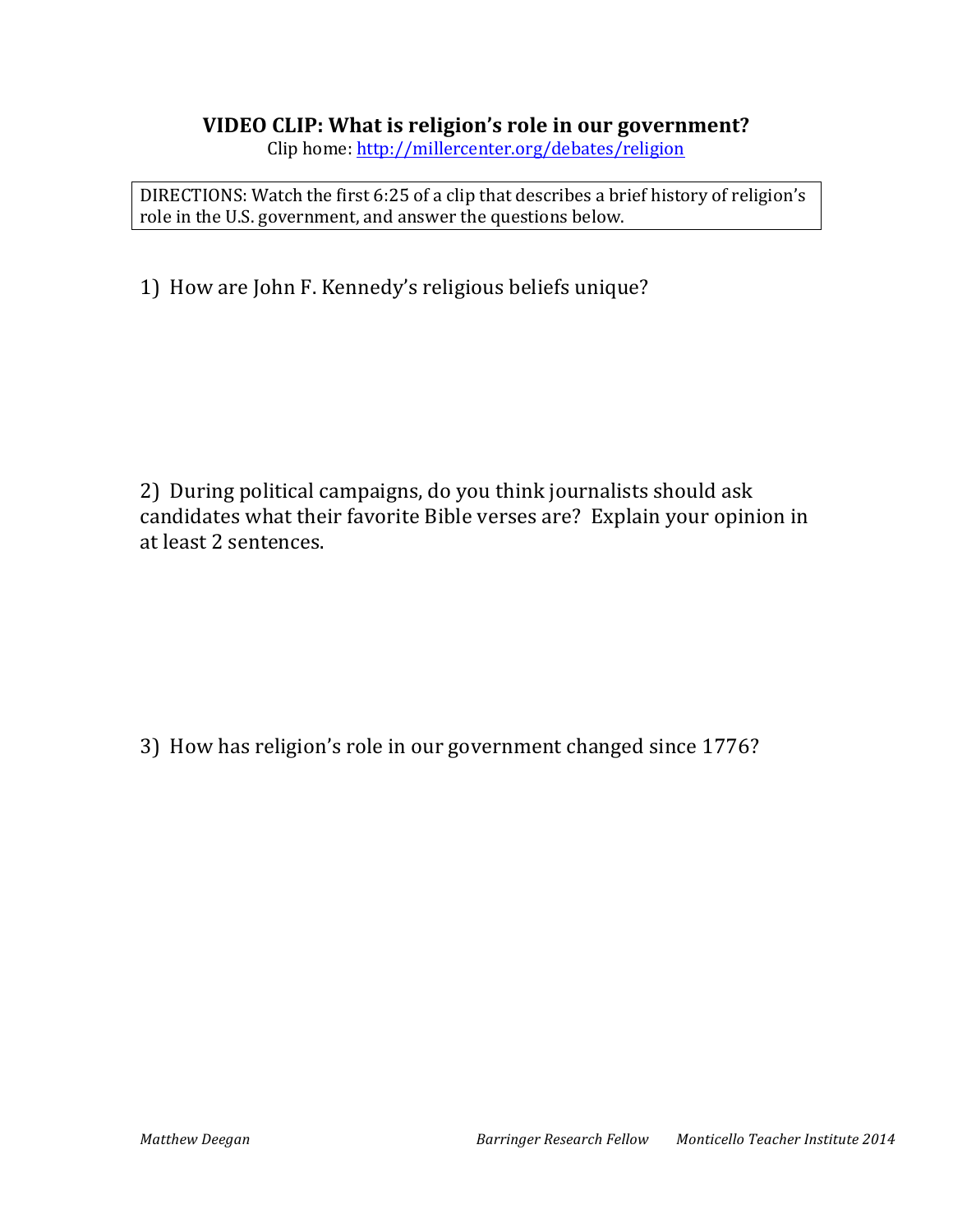### A structured academic controversy

# THE DEBATE QUESTION: Does the Declaration of Independence set a precedent for religion in government?

SIDE A: Yes, the Declaration allows for religion to be a part of America's public square.

 $SIDE B:$ 

No, the Declaration does not say that religion should play a role in our government and politics.

### Step 1 - Partners prepare

Using this ProCon.org site

(http://undergod.procon.org/view.answers.php?questionID=000062), partners will re-read the excerpt from the Declaration of Independence. Then, find and read the evidence that supports your side of the argument. Fill out the handout to organize your evidence. If students want, they can also search for other sources beyond ProCon.org.

### **Step 2 - Position presentation**

a. Side A presents their position using supporting evidence from their handouts. b. Side B restates Side A's position to Side A's satisfaction. In other words, Side B says, "What I hear you saying is "

c. Side B presents their position using supporting evidence from their handouts. d. Side A restates Side B's position to Side B's satisfaction. In other words, Side A says, "What I hear you saying is \_\_\_\_\_\_."

### **Step 3 - Consensus-building**

Side A and Side B abandon their sides, and the group of 4 uses all of the evidence available to come to their best answer to the debate question.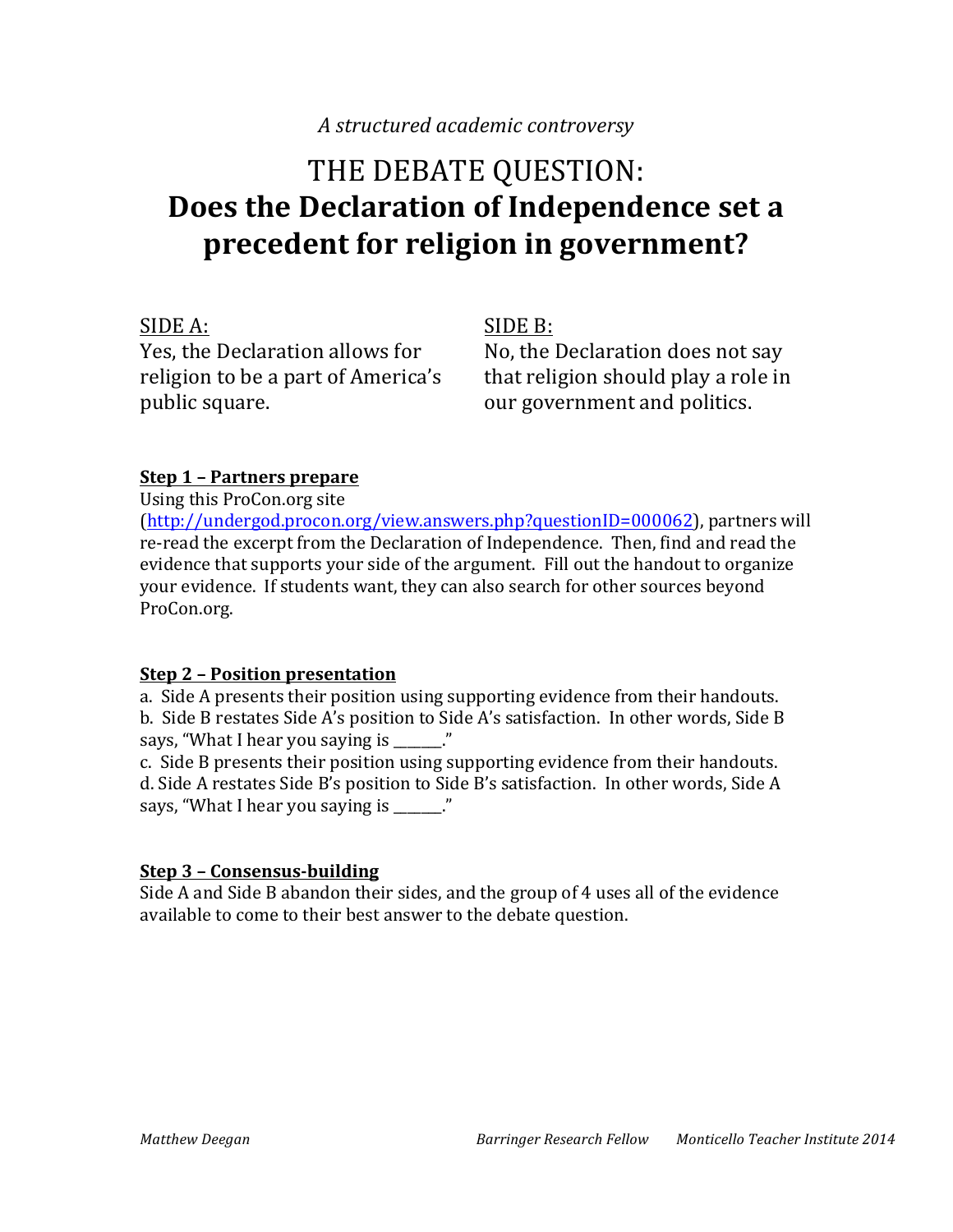Date:

*HANDOUT:'A'structured'academic'controversy*

## **Does the Declaration of Independence set a precedent for** religion in government?

DIRECTIONS: Use this organizer to take notes that organize your debate.

| <b>SIDE A:</b><br>Yes, the Declaration allows for<br>religion to be a part of America's<br>public square. | <b>SIDE B:</b><br>No, the Declaration does not say that<br>religion should play a role in our<br>government and politics. |
|-----------------------------------------------------------------------------------------------------------|---------------------------------------------------------------------------------------------------------------------------|
| Summary of piece of evidence 1:                                                                           | Summary of piece of evidence 1:                                                                                           |
| Summary of piece of evidence 2:                                                                           | Summary of piece of evidence 2:                                                                                           |
| Summary of piece of evidence 3:                                                                           | Summary of piece of evidence 3:                                                                                           |

**What was the group's consensus?** Write at least four complete sentences below to describe what was your best answer to the debate question, and why you decided on this answer. Be prepared to present your consensus to the class.